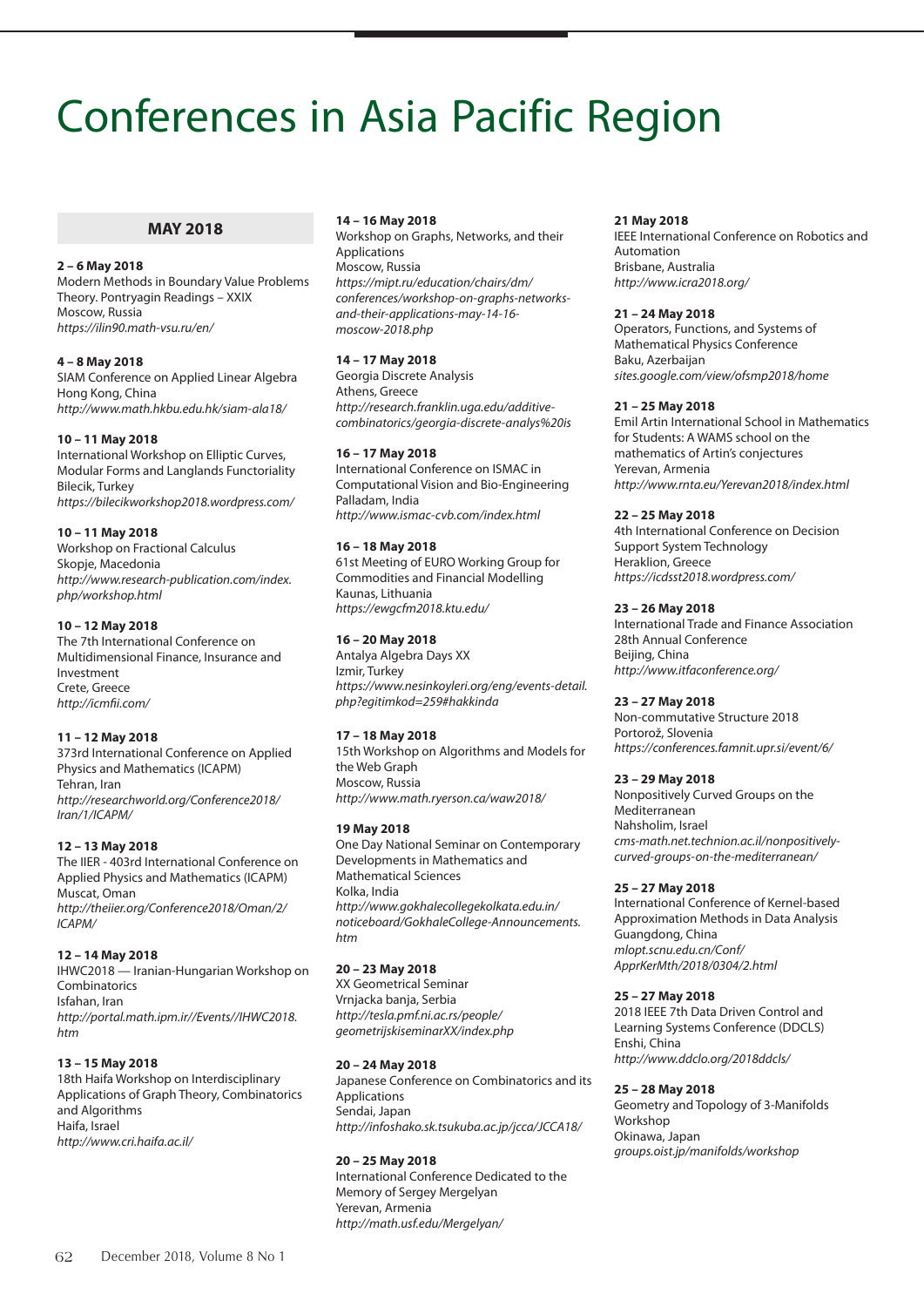#### **25 – 28 May 2018**

XIII Balkan Conference on Operational Research Belgrade, Serbia *http://balcor2018.fon.bg.ac.rs/*

#### **26 – 30 May 2018**

GAGTA '19 — Geometric and Asymptotic Group Theory with Applications Ramat Gan, Israel *http://gagta.math.biu.ac.il/*

#### **26 – 31 May 2018**

15th World Conference on Transport Research Mumbai, India *http://www.wctrs-conference.com/*

#### **28 – 30 May 2018**

7th Workshop on Current Trends in Cryptology Suzdal, Russia *http://ctcrypt.ru/*

## **28 – 31 May 2018**

Emil Artin International Conference Yerevan, Armenia *amu.sci.am/archives/2110*

## **28 – 31 May 2018**

7th World Conference on Soft Computing Baku, Azerbaijan *http://www.wconsc.org/index.html* 

## **28 – 31 May 2018**

XV International Conference on Algebra, Number Theory and Discrete Geometry and Applications Tul, Russia *http://poivs.tsput.ru/conf/international/XV/ info\_en.php*

# **28 May – 1 Jun 2018**

Graphs, Groups, and More: Celebrating Brian Alspach's 80th and Dragan Marušič's 65th Birthdays Koper, Slovenia *https://conferences.famnit.upr.si/event/4/*

# **28 May – 2 Jun 2018**

The Power of Faraday Tomography - Towards 3D Mapping of Cosmic Magnetic Fields Miyazaki, Japan *http://ska-jp.org/ws/SKAJP\_MAGWS2018/index. html*

# **29 May – 2 Jun 2018**

GAP XVI Timisoara "Lie Theory and Applications to Mathematical Physics" Timisoara, Romania *www.geometryandphysics.org/gapxvi/*

# **30 May – 4 June 2018**

Algebraic and Geometric Methods of Analysis Odessa City, Ukraine *www.imath.kiev.ua/~topology/conf/agma2018/*

# **JUNE 2018**

#### **2 – 9 Jun 2018**

Complex Analysis and its Applications Gelendzhik, Russia *http://coman2018.confirent.ru/en* 

## **4 Jun 2018**

Second ACM Workshop on Blockchains, Cryptocurrencies and Contracts Incheon, South Korea *https://sites.google.com/view/bcc18/home*

## **4 Jun 2018**

The 5th ACM ASIA Public-Key Cryptography Workshop Incheon, South Korea *http://www2.nict.go.jp/security/apkc2018/*

## **4 – 8 Jun 2018**

International Conference on Applied Mathematics 2018 Cum Award of William Benter Prize in Applied Mathematics 2018 Kowloon, Hong Kong *http://www6.cityu.edu.hk/rcms/icam2018/index. html*

# **4 – 8 Jun 2018**

The 5th ACM ASIA Public-Key Cryptography Workshop Incheon, Korea *https://www2.nict.go.jp/security/apkc2018/* 

## **4 – 8 Jun 2018**

Dynamical Systems, Difference and Functional Equations. In Honor of Marek C. Zdun's Seventieth Birthday Krynica-Zdrój, Poland *www.dsdfe.agh.edu.pl*

# **4 – 8 Jun 2018**

Summer School on Effective Geometry and Arithmetic of Curves Istanbul, Turkey *http://web0.boun.edu.tr/alp.bassa/EAGC/*

# **4 – 8 Jun 2018**

2018 Days on Diffraction St. Petersburg, Russia *http://www.pdmi.ras.ru/~dd/*

#### **4 – 9 Jun 2018**

6th Workshop on Combinatorics of Moduli Spaces, Cluster Algebras, and Topological Recursion Moscow, Russia *http://www.math.msu.edu/~chekhov/Moduli18/ index.html*

# **4 – 22 Jun 2018**

Dynamic Models in Economics Singapore *http://www2.ims.nus.edu.sg/ Programs/018dyna/index.php*

# **6 – 8 Jun 2018**

The 18th Central European Conference on **Cryptology** Smolenice, Slovakia *http://www.uim.elf.stuba.sk/cecc18*

### **6 – 10 Jun 2018**

The 13th International Computer Science Symposium in Russia Moscow, Russia *https://logic.pdmi.ras.ru/csr2018/* 

#### **9 – 15 Jun 2018**

42nd Summer Symposium in Real Analysis Saint-Petersburg, Russia *http://www.inforoo.me/*

## **11 – 14 Jun 2018**

SCG — Symposium on Computational Geometry Budapest, Hungary *http://www.renyi.hu/conferences/socg18/*

#### **11 – 15 Jun 2018**

Workshop on Mathematical Solutions in Business and Industry Palanga, Lithuania *http://mathforbusiness.ktu.edu/*

## **12 – 15 Jun 2018**

2018 17th European Control Conference Limassol, Cyprus *http://www.ecc18.eu/*

## **13 – 15 Jun 2018**

The 19th Open Conference of the IFIP WG 8.3 on Decision Support Systems Ljubljana, Slovenia *http://ifip2018dss.ijs.si/*

## **14 – 16 Jun 2018**

7th International Symposium and 29th National Conference on Operational Research Crete, Greece *http://eeee2018.maich.gr/*

# **15 – 17 Jun 2018**

Groups and Topological Groups Kutaisi, Georgia *http://94.43.132.98:8080/gtg-2018-atsu/*

# **16 – 20 Jun 2018**

2018 INFORMS International Conference — A Better World through O.R., Analytics, and AI Taipei, Taiwan *http://meetings2.informs.org/ wordpress/2018international/*

# **16 – 21 Jun 2018**

The 25th International Conference on Multiple Criteria Decision Making Istanbul, Turkey *http://www.mcdm2019.org/*

#### **17 – 21 Jun 2018**

International Conference "Geometry, Differential Equations and Analysis" In Memory of Aleksei Vasilyevich Pogorelov for His 100th Birthday Anniversary Kharkiv, Ukraine *http://www.ilt.kharkov.ua/geometry2019*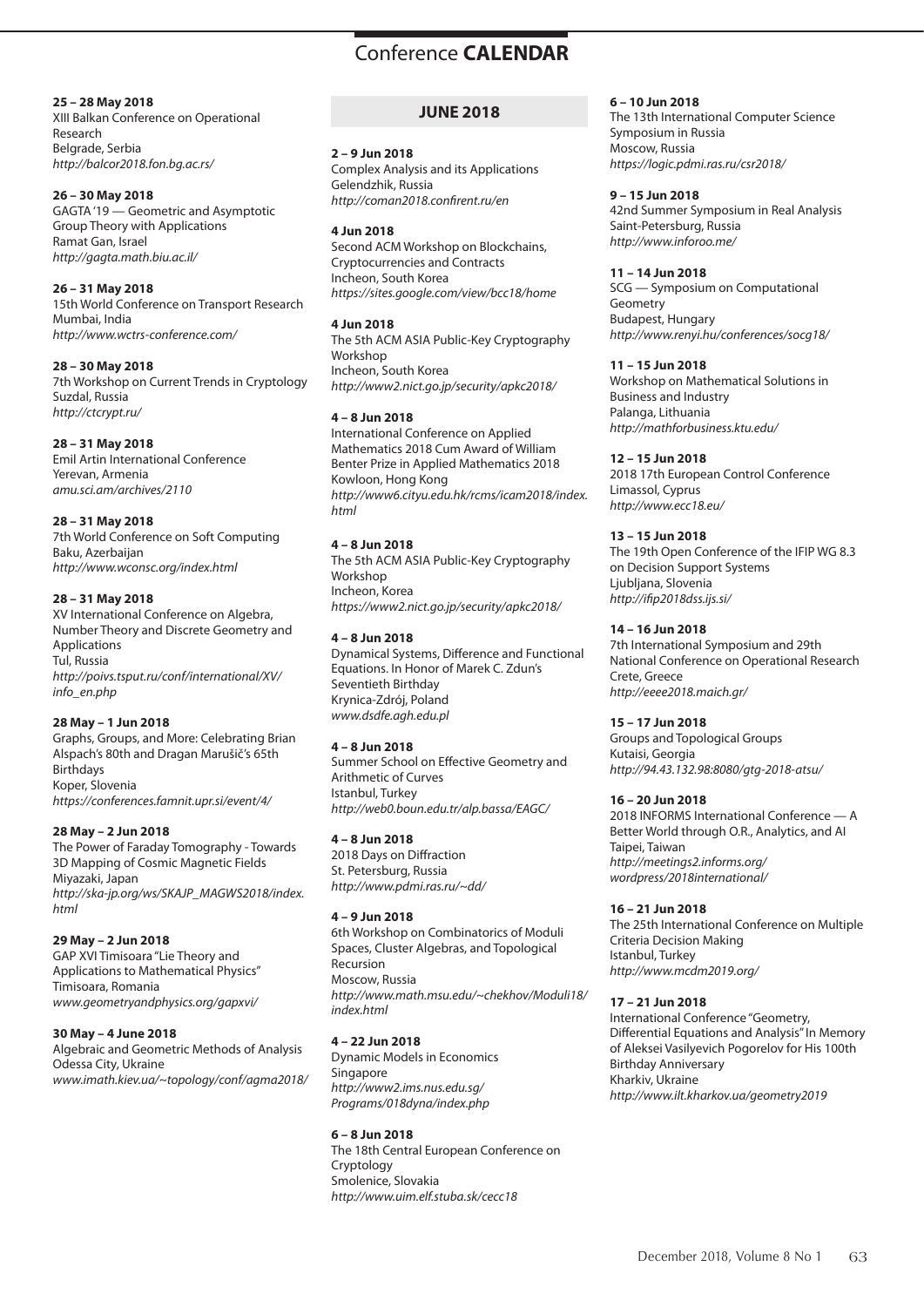#### **17 – 23 Jun 2018**

Eighth International Conference on "Mathematical Analysis, Differential Equation, and Applications MADEA 8" Dedicated to the Eightieth Birthday of Academician A. M. Samoilenko Cholpon-Ata, Kyrgyz Republic

*http://madea2018.manas.edu.kg/*

## **17 – 24 Jun 2018**

Fifty-sixth International Symposium on Functional Equations Bildungshaus Mariatrost, Graz, Austria *http://isfe.up.krakow.pl/56/*

**18 – 19 Jun 2018**

EURO Mini-conference on Logistics Analytics Minsk, Belarus *http://www.himolde.no/la2018*

**18 – 20 Jun 2018**

The Fourth International Conference on Nonlinear Analysis and Optimization Zanjan, Iran *http://iasbs.ac.ir/seminar/math/naop/*

**18 – 22 Jun 2018**

The 20th European Conference on Mathematics for Industry Budapest, Hungary *ecmi.bolyai.hu*

# **18 – 22 Jun 2018**

AMSI Optimise 2018 Melbourne, Australia *http://www.optimise.amsi.org.au/*

# **19 – 21 Jun 2018**

International Conference on Mathematical Modelling and Scientific Computing Indore, India *http://icmmsc.iiti.ac.in/*

# **20 – 24 Jun 2018**

International Conference on Applied Analysis and Mathematical Modeling Istanbul, Turkey *www.ntmsci.com/Conferences/ICAAMM2018*

# **20 – 25 Jun 2018**

Tenth Jubilee Conference of the Euro-American Consortium for Promoting the Application of Mathematics in Technical and Natural Sciences Varna, Bulgaria *2018.eac4amitans.eu*

# **21 – 22 Jun 2018**

*contents/takagi/21st/*

2nd Int. Symposium on Cyber Security Cryptography & Machine Learning Be'er Sheva, Israel *http://www.cs.bgu.ac.il/~fradmin/cscml18/*

**23 Jun 2018** The 21st Takagi Lectures Kyoto, Japan *www.ms.u-tokyo.ac.jp/~toshi/jjm/JJM\_HP/*

#### **24 – 26 Jun 2018**

International Conference "Free Boundary / Free Discontinuity Problems and Applications" Ningbo, China *http://www.nottingham.edu.cn/freebdry2018*

## **24 – 29 Jun 2018**

BIOMATH 2018 Sofia, Bulgaria *www.biomath.bg/2018*

#### **25 – 29 Jun 2018**

Pan Asia Number Theory Conference Singapore *http://ims.nus.edu.sg/events/2018/wpan/index. php*

**25 – 29 Jun 2018** Veszprem Discrete Mathematics and Applications Conference Veszprem, Hungary *dimac.mik.uni-pannon.hu*

## **25 – 30 Jun 2018**

First Congress of Greek Mathematicians Athens, Greece *www.hms.gr/fcgm2018/index.html*

# **25 – 30 Jun 2018**

The 6th International Conference "Nonlinear Analysis and Extremal Problems" Irkutsk, Russia *http://nla.icc.ru/*

## **25 Jun – 1 Jul 2018**

Arithmetic and Geometry of Local and Global Fields Qu ng Ninh, Vietnam *http://viasm.edu.vn/en/hdkh/lgf2018*

# **26 – 29 Jun 2018**

2018 IMS Asia Pacific Rim Meeting Singapore *https://ims-aprm2018.stat.nus.edu.sg/*

# **27 – 29 Jun 2018**

International Conference on Applied Mathematics in Engineering Balikesir, Turkey *http://icame.balikesir.edu.tr/* 

**27 Jun – 20 Jul 2018**

Month of Mathematical Biology Creswick, Australia *https://www.matrix-inst.org.au/events/monthof-mathematical-biology/* 

#### **27 Jun – 29 Jul 2018**

International Conference on Applied Mathematics in Engineering Balikesir, Turkey *icame.balikesir.edu.tr*

# **JULY 2018**

#### **1 – 4 Jul 2018**

Algebra and Analysis with Application Ohrid, Republic of Macedonia *www.research-publication.com/index.php/AAA. html*

**1 – 5 Jul 2018**

FPSAC'19 — 31st International Conference on Formal Power Series and Algebraic Combinatorics Liubliana, Slovenia *http://fpsac.org/confs/fpsac-2019/*

**1 – 7 Jul 2018**

8th PhD Summer School in Discrete **Mathematics** Rogla, Slovenia *https://conferences.famnit.upr.si/event/7/*

# **2 – 4 Jul 2018**

ECQT — 2018 European Conference on Queueing Theory Jerusalem, Israel *http://ecqt2018.org.il/index.html*

**2 – 4 Jul 2018**

4th International Conference on Green Supply Chain Thessaloniki, Greece *https://www.conference-service.com/ conferences/gr/www.icgsc2018.org*

# **2 – 5 Jul 2018**

Veszprem Conference on Differential and Difference Equations and Applications Veszprem, Hungary *vcddea2018.mik.uni-pannon.hu*

**2 – 5 Jul 2018**

18th International Conference on Computational Science and Its Applications Melbourne, Australia *http://www.iccsa.org/*

# **2 – 6 Jul 2018**

Numerical Analysis and Scientific Computing with Applications Kalamata, Greece *nasca18.math.uoa.gr/*

**2 – 6 Jul 2018** New Developments in Complex Analysis and Function Theory Heraklion, Greece *http://caft2018.com/*

#### **2 – 6 Jul 2018**

Twenty-seventh International Conference in Operator Theory Timisoara, Romania *operatortheory27.wordpress.com*

# **2 – 6 Jul 2018**

The 31st International Conference of The Jangjeon Mathematical Society Seoul, South Korea *http://jangjeonopen.or.kr/conferences.php*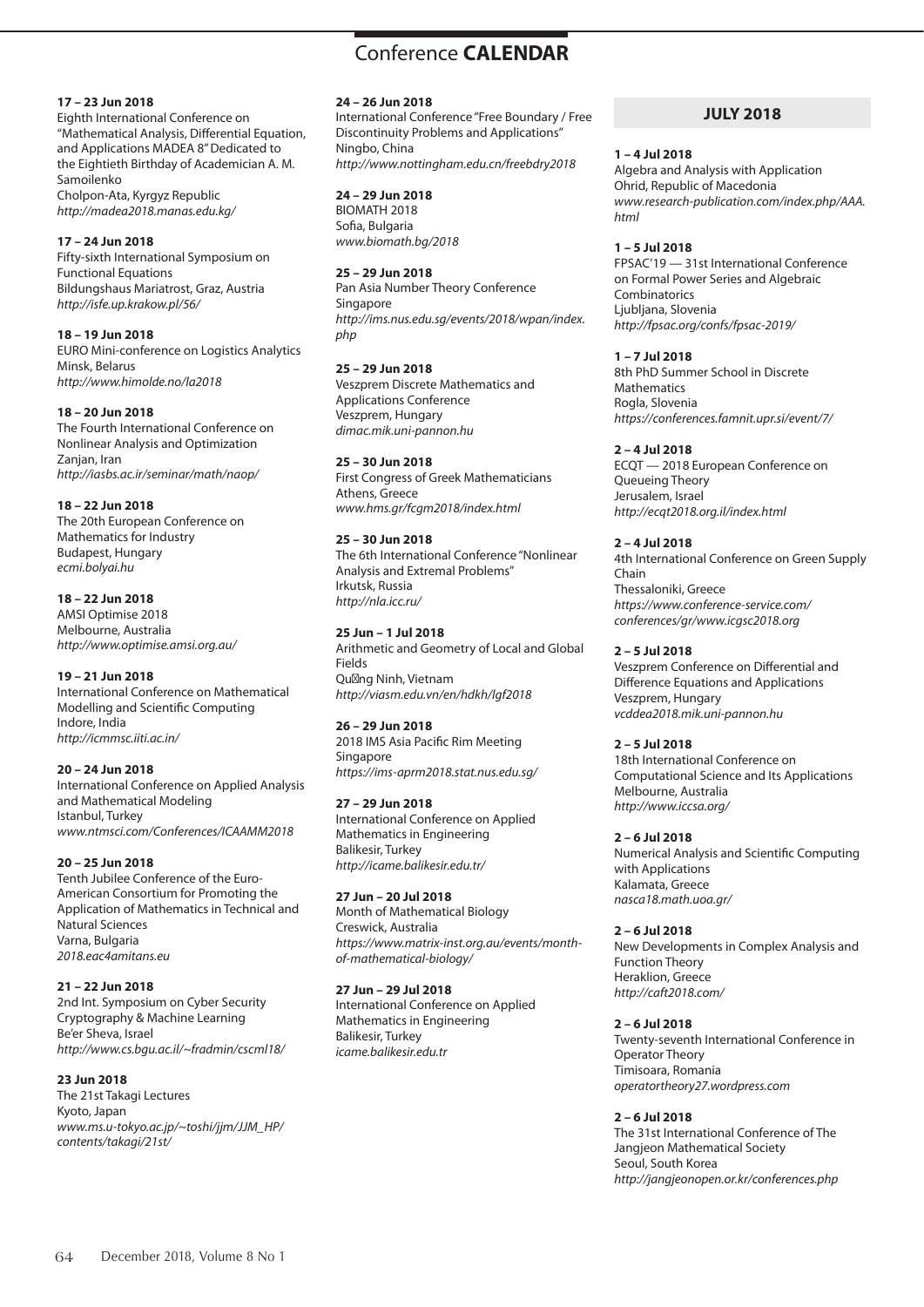# Conference **CALENDAR** Conference **CALENDAR**

#### **2 – 6 Jul 2018**

Building Bridges II: Laszlo Lovasz is Seventy Budapest, Hungary *www.renyi.hu/conferences/ll70*

# **2 – 7 Jul 2018**

XXth International Conference on Geometry, Integrability, and Quantization Varna, Bulgaria *www.bio21.bas.bg/conference*

# **2 – 13 Jul 2018**

The 11th MSJ-SI "The Role of Metrics in the Theory of Partial Differential Equations" Sapporo, Japan *http://www.math.sci.hokudai.ac.jp/ sympo/180702/index\_en.html*

#### **2 – 13 Jul 2018**

AMSI Winter School 2018 Brisbane, Australia *https://ws.amsi.org.au/*

## **2 Jul – 3 Aug 2018**

Dynamic Models in Economics Singapore *http://www2.ims.nus.edu.sg/ Programs/018dyna/index.php*

## **2 – 6 Jul 2018**

The 31st International Conference of The Jangjeon Mathematical Society Seoul, South Korea *http://jangjeonopen.or.kr/conferences.php*

# **3 – 5 Jul 2018**

2018 IEEE 17th International Conference on Mathematical Methods in Electromagnetic Theory Kiev, Ukraine *http://www.mmet.org/*

#### **3 – 6 Jul 2018**

International Conference on Mathematics Istanbul, Turkey *www.icomath.com*

# **3 – 6 Jul 2018**

International Minisymposium on Approximation Theory Istanbul, Turkey *http://www.icomath.com/*

# **4 – 7 Jul 2018**

8th International Conference "From Scientific Computing to Computational Engineering" Athens, Greece *http://www.scce.gr/index.php?option=com\_co ntent&view=article&id=386&Itemid=446&lan g=gr*

# **4 – 8 Jul 2018**

Mathematical Inequalities and Applications 2018 Zagreb, Croatia *2018.mia-journal.com/*

# **5 Jul 2018**

5th IoT & AI Summit 2018 Bangalore, India *http://www.virtueinsight.com/technology/5th-IoT--AI-Summit-2018/*

#### **5 – 9 Jul 2018**

The 12th AIMS Conference on Dynamical Systems, Differential Equations and Applications Taipei, Taiwan *http://aimsciences.org/conferences/2018*

#### **5 – 11 Jul 2018**

8th European Congress of Mathematics Portoroz, Slovenia *http://www.8ecm.si/*

# **6 – 8 Jul 2018**

International Conference on Mathematical Modelling, Applied Analysis and Computation Rajasthan, India *http://sws.jecrcuniversity.edu.in:81/ ICMMAAC-18/INDEX*

## **7 – 9 Jul 2018**

International Conference on Management and Operations Research Beijing, China *http://icmor.ustb.edu.cn/*

# **7 – 10 Jul 2018**

International Conference on Discrete Mathematics and its Applications to Network Science Goa, India *http://www.bits-goa.ac.in/ICDMANS2018/* 

# **7 – 11 Jul 2018**

2018 International Conference on Topology and its Applications Nafpaktos, Greece *www.lepantotopology.gr*

# **8 – 12 Jul 2018**

2018 Annual Meeting of the Society for Mathematical Biology & the Japanese Society for Mathematical Biology Sydney, Australia *http://conferences.science.unsw.edu.au/ SMB2018/* 

# **9 – 11 Jul 2018**

1st Codes, Cryptology & Information Security Southeast Asia 2018 Putrajaya, Malaysia *http://einspem.upm.edu.my/c2is-sea2018/* 

# **11 – 13 Jul 2018**

The Sixth International Conference on Control and Optimization with Industrial Applications Baku, Azerbaijan *http://coia-conf.org/*

# **11 – 13 Jul 2018**

International Conference on Pure and Applied **Mathematics** Van, Turkey *http://icpam.yyu.edu.tr/*

# **11 – 13 Jul 2018**

BMS2018 Mathematical Conference Sarajevo, Bosnia and Herzegovina *http://www.pmf.unsa.ba/bms2018*

#### **15 – 18 Jul 2018**

2018 International Conference on Wavelet Analysis and Pattern Recognition Chengdu, China *http://www.icwapr.org/*

#### **15 – 19 Jul 2018**

Conference on Genetic and Evolutionary Computation Kyoto, Japan *http://gecco-2018.sigevo.org/index.html/ HomePage*

#### **16 – 18 Jul 2018**

The International Conference on Fractional Differentiation and its Applications 2018 Amman, Jordan *conferences.ju.edu.jo/en/icfda2018/Home.aspx*

## **16 – 18 Jul 2018**

The 10th Asian Conference on Fixed Point Theory and Optimization Chiang Mai, Thailand *www.math.science.cmu.ac.th/acfpto2018/index. html*

## **16 – 20 Jul 2018**

Summer School — Building Bridges: 4th EU/US Summer School + Workshop on Automorphic Forms and Related Topics Budapest, Hungary *http://afw-eu.org/*

## **16 – 27 Jul 2018**

Quantum Fields, Geometry and Representation Theory Bangalore, India *www.icts.res.in/discussion-meeting/qftgrt2018*

# **19 – 21 Jul 2018**

International Conference on Mathematical Modelling and Scientific Computing Indore, India *http://icmmsc.iiti.ac.in/*

# **23 Jul 2018**

3rd Workshop on Modeling, Computing and Data Handling for Marine Transportation Zakynthos, Greece *http://iisa2018.unipi.gr/mcdmt/*

# **23 – 27 Jul 2018**

5th International Conference on Recent Advances in Pure and Applied Mathematics Trabzon, Turkey *2018.icrapam.org/*

# **23 – 27 Jul 2018**

ICM 2018 Satellite Conferences Foz do Iguaçu, Brazil http://foz2018.com/events

#### **23 Jul – 3 Aug 2018**

EURO PhD School on MCDA/MCDM — Multiple Criteria Decision Aiding/Making Crete, Greece *http://www.mcda-school18.tuc.gr/*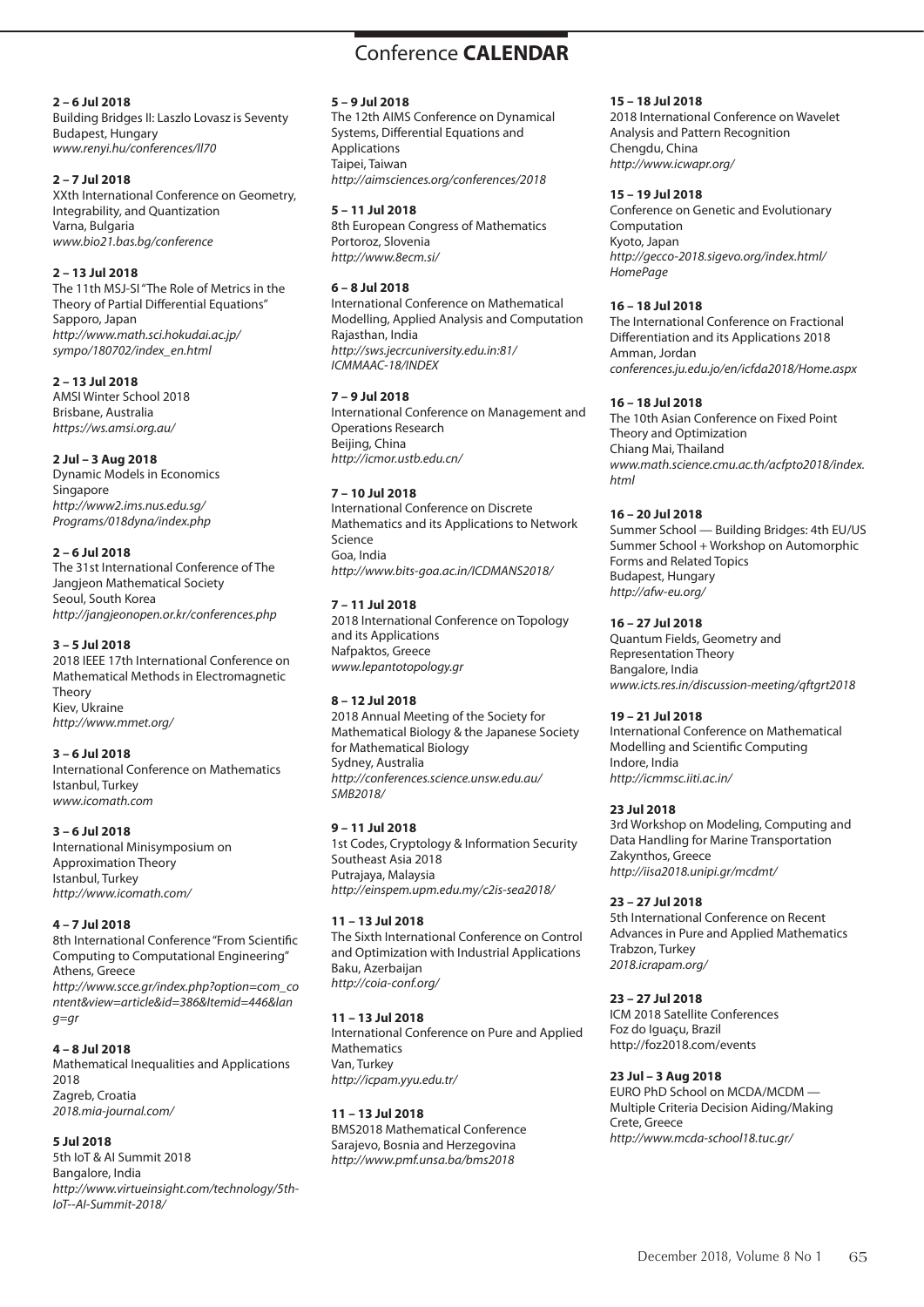## **25 – 27 Jul 2018**

The 13th International Conference on Queueing Theory and Network Applications Tsukuba, Japan *http://infoshako.sk.tsukuba.ac.jp/~qtna2018/*

## **26 – 27 Jul 2018**

2018 Asia-Pacific Conference on Economics and Finance Singapore *https://apef.ear.com.sg*

## **31 Jul – 6 Aug 2018**

International Conference of Mathematical Sciences Istanbul, Turkey *http://mathsciencesconf.maltepe.edu.tr/*

# **AUGUST 2018**

## **1 – 2 Aug 2018**

The IIER - 452nd International Conference on Applied Physics and Mathematics Dhaka, Bangladesh *https://conferencealert.com/event\_details. php?ev\_id=86622*

## **1 – 9 Aug 2018**

International Congress of Mathematicians, 2018 Rio de Janeiro, Brazil *http://www.icm2018.org/portal/en/home/* 

## **3 – 5 Aug 2018**

19th International Pure Mathematics Conference 2018 Islamabad, Pakistan *www.pmc.org.pk*

#### **5 – 8 Aug 2018**

International Quantitative Research and Applications Conference 2018 Sarawak, Malaysia *einspem.upm.edu.my/iqrac2018/*

# **5 – 15 Aug 2018**

31st European Summer School in Logic, Language and Information Riga, Latvia *http://esslli2019.folli.info/*

# **6 – 9 Aug 2018**

11th Triennial International Conference of the Association of Asia Pacific Operational Research Societies Kathmandu, Nepal *http://ifors.org/apors-2018/*

# **6 – 13 Aug 2018**

SEAMS School on Dynamical System and Bifurcation Analysis Penang, Malaysia *seamsdysba.usm.my/*

# **6 – 17 Aug 2018**

Theories and Numerics of Inverse Problems Singapore *https://ims.nus.edu.sg/events/2018/theo/*

#### **13 – 18 Aug 2018**

Mid-Year School on Analysis, Geometry, and Applications Bandung, Indonesia *personal.fmipa.itb.ac.id/hgunawan/ mysaga-2018/*

## **20 Aug 2018**

International Conference on Pattern Recognition Beijing, China *http://www.icpr2018.org/*

#### **20 – 24 Aug 2018**

23rd International Summer School on Global Analysis and Applications Brasov, Romania *www.lepageri.eu/summer-school*

## **20 – 24 Aug 2018**

2018 24th International Conference on Pattern Recognition Beijing, China *http://www.icpr2018.org/*

# **22 – 24 Aug 2018**

2018 IEEE 9th International Conference on Cognitive Infocommunications Budapest, Hungary *http://www.coginfocom.hu/*

## **26 – 30 Aug 2018**

Joint International Society for Clinical Biostatistics and Australian Statistical Conference Melbourne, Australia *https://ims-aprm2018.stat.nus.edu.sg/*

# **27 – 31 Aug 2018**

International Conference on Generalized Functions Novi Sad, Serbia *sites.dmi.uns.ac.rs/icgf2018/*

# **27 Aug – 21 Sep 2018**

Bayesian Computation for High-Dimensional Statistical Models Singapore *http://www2.ims.nus.edu.sg/Programs/018bay/ index.php*

# **28 – 31 Aug 2018**

7th International Eurasian Conference on Mathematical Sciences and Applications Kyiv, Ukraine *www.iecmsa.org*

#### **28 Aug – 1 Sep 2018**

Stability, Boundedness and Fano Varieties Beijing, China *http://bicmr.pku.edu.cn/meeting/ index?id=41?catid=KiQhKyYs*

#### **30 – 31 Aug 2018**

World Congress on Computer Science, Machine learning and Big Data analytics Dubai, UAE *computer-science.enggconferences.com/*

# **SEPTEMBER 2018**

#### **3 – 5 Sep 2018**

The 13th International Workshop on Security Sendai, Japan *http://www.iwsec.org/2018/index.html* 

#### **4 – 5 Sep 2018**

2018 International Conference on Applied and Engineering Mathematics Taxila, Pakistan *icaem.hitecuni.edu.pk*

## **4 – 6 Sep 2018**

IFAC The 10th Symposium on Control of Power and Energy Systems Tokyo, Japan *https://www.cpes2018.com/*

#### **5 – 7 Sep 2018**

The 5th Seminar on Algebra and its Applications Ardabil, Iran *www.uma.ac.ir/5saa\_en*

#### **5 – 9 Sep 2018**

5th International IFSs and Contemporary Mathematics Conference Kahramanmara, Turkey *ifscom.com/*

## **6 – 8 Sep 2018**

International Conference on Advances in Pure & Applied Mathematics Tamil Nadu, India *www.imrfedu.org/mkuicm2018*

# **6 – 9 Sep 2018**

Fourth International Conference on Analysis and Applied Mathematics Lefkosa, Turkey *http://icaam-online.org/*

# **6 – 9 Sep 2018**

International Conference on Numerical Analysis and Approximation Theory Cluj-Napoca, Romania *math.ubbcluj.ro/naat2018/*

# **10 – 15 Sep 2018**

Perfectoid Spaces Bangalore, India *https://www.icts.res.in/program/perfectoid2019*

#### **10 – 15 Sep 2018**

18th International Symposium on Scientific Computing, Computer Arithmetic, and Verified Numerical Computation Tokyo, Japan *http://scan2018.oishi.info.waseda.ac.jp/* 

#### **11 – 13 Sep 2018**

International Conference on Pure and Applied Mathematics Van, Turkey *icpam.yyu.edu.tr*

## **11 – 14 Sep 2018**

International Conference on Analysis and Its Applications Kırşehir, Turkey *icaa2018.ahievran.edu.tr/\_Web/Default.aspx*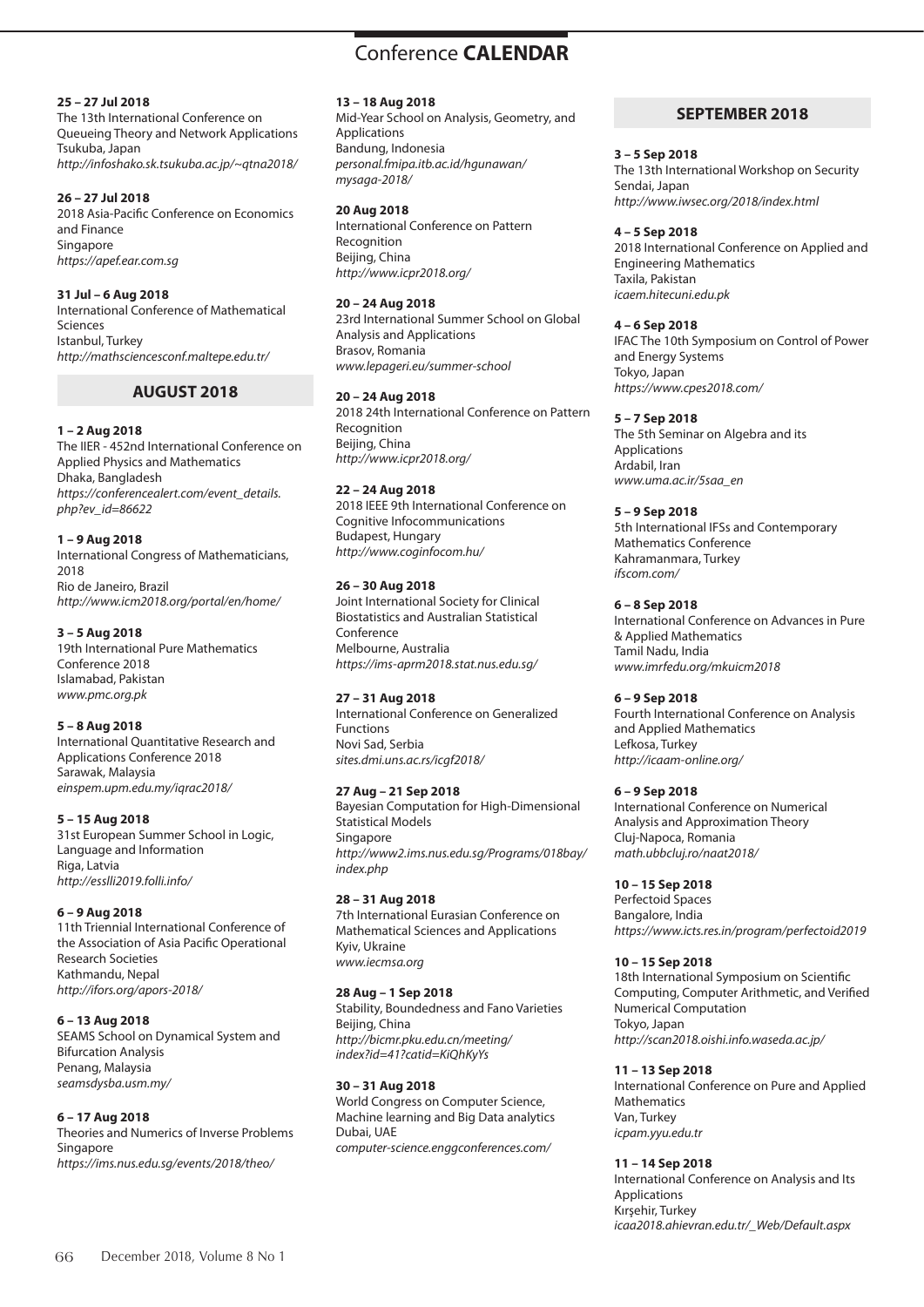# Conference **CALENDAR** Conference **CALENDAR**

#### **16 – 22 Sep 2018**

7th International Conference on Harmonic Analysis and Approximations Tsaghkadzor, Armenia *mathconf.sci.am/haa2018/*

#### **16 – 22 Sep 2018**

Homotopy Algebras, Deformation Theory and Quantization Poznań, Poland *www.impan.pl/en/activities/banach-center/ conferences/18-homotopy*

#### **16 – 23 Sep 2018**

2018 International Russian Automation Conference Sochi, Russia *http://rusautocon.org/index-eng.html*

## **17 – 20 Sep 2018**

2018 Joint IEEE 8th International Conference on Development and Learning and Epigenetic Robotics Tokyo, Japan *http://www.icdl-epirob.org/*

## **17 – 21 Sep 2018**

Summer School on Operator Algebras, Spectral Theory and Applications to Topological Insulators Tbilisi, Georgia *www.uni-goettingen.de/en/583268.html*

## **17 – 21 Sep 2018**

Stein Manifolds and Holomorphic Mappings Liubliana, Slovenia *http://conferences.matheo.si/event/22/*

# **19 – 21 Sep 2018**

2018 9th International Conference on Awareness Science and Technology Fukuoka, Japan *http://www.design.kyushu-u.ac.jp/~icast/*

# **20 – 21 Sep 2018**

Balkan CryptSec Iasi, Romania *http://www.bcs2018.org/*

**23 – 28 Sep 2018** Conference on Complex Systems 2018 Thessaloniki, Greece *http://ccs2018.web.auth.gr/*

#### **24 – 27 Sep 2018**

18th International Scientific and Technical Conference Crete, Greece *http://conf.racurs.ru/conf2018/eng/*

# **24 – 28 Sep 2018**

6th International Conference on Analytic Number Theory and Spatial Tessellations Kyiv, Ukraine *voronoi2018.npu.edu.ua*

# **24 – 28 Sep 2018**

The XXXV International Seminar on Stability Problems for Stochastic Models Perm, Russia *isspsm2018.psu.ru*

#### **24 – 28 Sep 2018**

Theories and Numerics of Inverse Problems Singapore *https://ims.nus.edu.sg/events/2018/theo/*

# **OCTOBER 2018**

#### **1 – 5 Oct 2018**

IX International Conference Optimization and **Applications** Petrovac, Montenegro *agora.guru.ru/display.php?conf=optima-2018*

# **1 – 6 Oct 2018**

SETA 2018 — The 10th Conference on Sequences and Their Applications Hong Kong, China *http://seta2018.ust.hk/*

# **3 – 5 Oct 2018**

International Conference on Applied Mathematics, Modeling and Life Science Problems Istanbul, Turkey *etkinlik.marmara.edu.tr/icamls18*

## **4 Oct 2018**

2018 2nd Annual Systems Modelling Canberra, Australia *http://www.unsw.adfa.edu.au/systemsmodelling-conference*

## **4 – 5 Oct 2018**

1st International Conference on Intelligent Computing & Optimization Pattaya, Thailand *www.icico.info/*

# **4 – 6 Oct 2018**

International Conference on Mathematical Studies and Applications 2018 Karaman, Turkey *www.kmu.edu.tr/icmsa2018*

# **4 – 6 Oct 2018**

6th International Conference on Variable Neighborhood Search Halkidiki, Greece *http://vns2018.uom.gr/*

# **7 – 10 Oct 2018**

2018 25th IEEE International Conference on Image Processing Athens, Greece *http://2018.ieeeicip.org/*

# **8 – 10 Oct 2018**

2018 2nd School on Dynamics of Complex Networks and their Application in Intellectual Robotics Saratov, Russia *http://www.sstu.ru/nauka/konferentsii/ dcnair-2018.html*

#### **8 – 12 Oct 2018**

Blockchain — The 2018 Special Session on Blockchain and its Applications Guangzhou, China *http://www.smart-world.org/2018/BlockChain/*

## **17 – 19 Oct 2018**

4th Conference in "Virtual and Augmented Reality in Education" Budapest, Hungary *http://www.msc-les.org/conf/vare2018/index. html*

#### **18 – 20 Oct 2018**

International Conference on Applied Mathematics and Numerical Methods Craiova, Romania *http://cis01.central.ucv.ro/ICAMNM/?Home*

#### **18 – 20 Oct 2018**

16th International Logistics and Supply Chain **Congress** Denizli, Turkey *http://www.pau.edu.tr/LMSCM2018*

#### **19 – 20 Oct 2018**

International Conference on Applied Mathematics and Numerical Methods Craiova, Romania *http://cis01.central.ucv.ro/ICAMNM/?Hom*

## **22 – 24 Oct 2018**

International Conference on Applied Physics and Mathematics Tokyo, Japan *www.meetingsint.com/conferences/ appliedphysics-mathematics*

# **22 – 25 Oct 2018**

International Conference on Conceptual Modelling Xi'an, China *http://www.nwpu-bioinformatics.com/ER2018/*

# **22 – 27 Oct 2018**

9th Moscow International Conference on Operations Research Moscow, Russia *http://io.cs.msu.ru/ORM2018.html*

# **23 – 25 Oct 2018**

International Conference on Recent Advances in Pure and Applied Mathematics Delhi, India *icrapam.dtu.ac.in:3000/*

#### **25 – 28 Oct 2018**

The 12th International Conference on Provable Security Jeju, South Korea *https://ssl.informatics.uow.edu.au/provsec2018/ index.html*

#### **26 – 29 Oct 2018**

The Mediterranean International Conference of Pure & Applied Mathematics and Related Areas Antalya, Turkey *micopam2018.akdeniz.edu.tr/information/*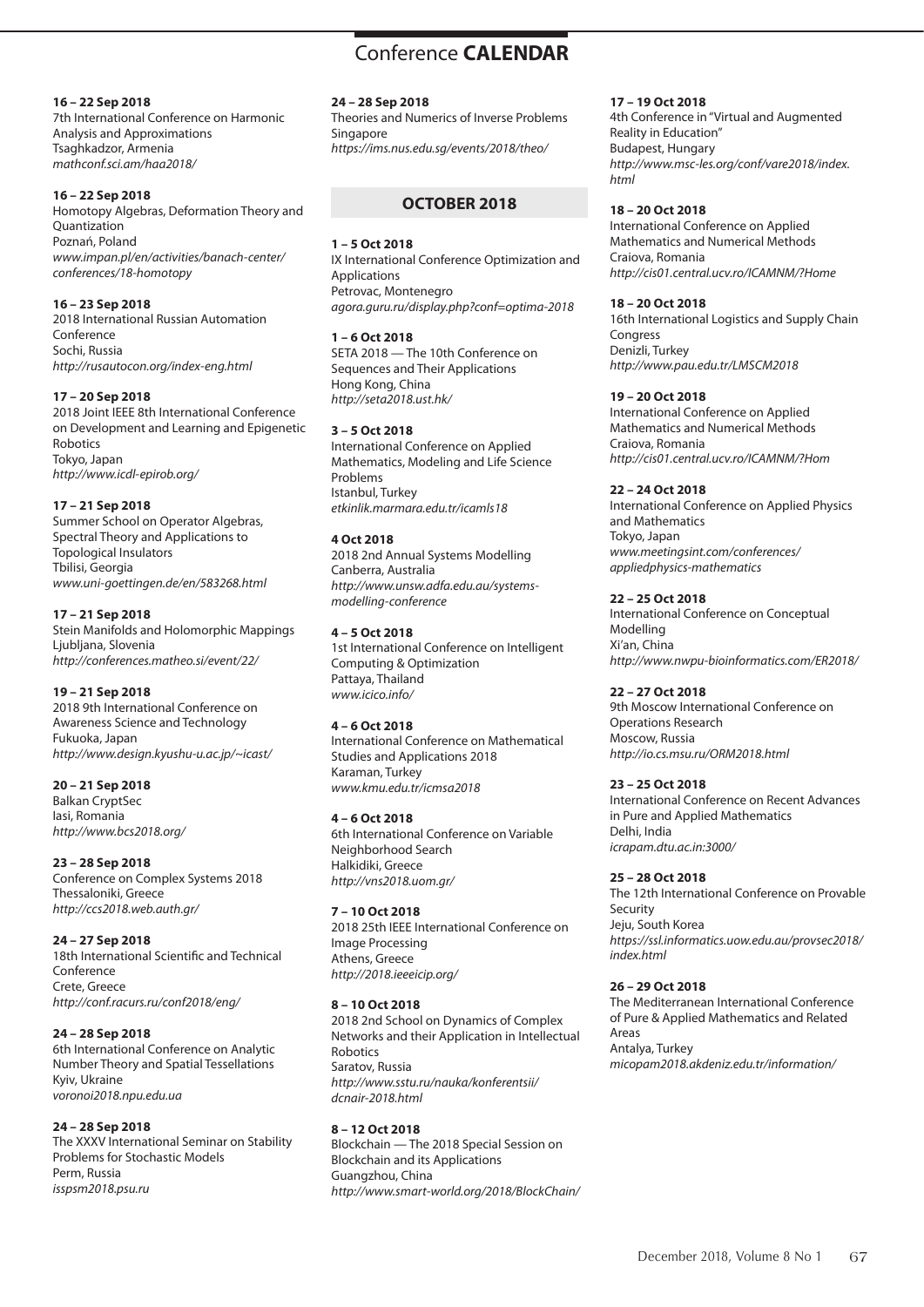# **NOVEMBER 2018**

#### **1 – 3 Nov 2018**

International Conference on Computational Mathematics in Nanoelectronics and Astrophysics Indian Institute of Technology Indore, Madhya Pradesh, India *cmna.iiti.ac.in/* 

# **5 – 7 Nov 2018**

The First International Conference on Frontiers in Cyber Security Chengdu, China *http://www.scse.uestc.edu.cn/fcs/*

# **5 Nov 2018 – 31 May 2019**

Special Semester on Mathematical Thinking University of Newcastle, Australia *https://carma.newcastle.edu.au/meetings/ mathematicalthinking/*

# **6 – 9 Nov 2018**

International Conference on Partial Differential Equations and Applications in Memory of Professor B. Yu. Sternin Moscow, Russia *pde2018moscow.rudn.ru/*

## **7 – 10 Nov 2018**

2018 Eighth International Conference on Image Processing Theory, Tools and Applications Xi'an, China *http://www.ipta-conference.com/ipta18/*

# **11 – 14 Nov 2018**

Theory of Cryptography Conference Goa, India *https://tcc.iacr.org/2018*

# **13 – 15 Nov 2018**

2018 Dynamics of Systems, Mechanisms and Machines Omsk, Russia *http://conf.ict.nsc.ru/Dynamics-2017/ru*

# **18 – 21 Nov 2018**

2018 IEEE Symposium Series on Computational Intelligence Bangalore, India *http://ieee-ssci2018.org/*

# **20 – 23 Nov 2018**

ISPRS TC V Mid-term Symposium | Geospatial Technology - Pixel to People Dehradun, India *http://tc5-symposium2018.isrs-india.org/*

# **20 – 24 Nov 2018**

The 23rd Asian Technology Conference in Mathematics (ATCM 2018) Yogyakarta, Indonesia *atcm.mathandtech.org*

# **23 – 24 Nov 2018**

2018 International Conference on System Modelling & Advancement in Research Trends Moradabad, India *http://2018.smartconference.co.in/*

# **28 – 30 Nov 2018**

International Conference on Information Security and Cryptology Seoul, South Korea *http://www.icisc.org/*

#### **29 – 30 Nov 2018**

Integrable Systems 2018 Sydney, Australia *http://wp.maths.usyd.edu.au/igs/workshops/ integrable-systems-2018/*

# **DECEMBER 2018**

## **2 – 6 Dec 2018**

Asian Conference on Computer Vision Perth, Western Australia *http://accv2018.net/*

## **2 – 6 Dec 2018**

International Conference on The Theory and Application of Cryptology and Information Security Brisbane, Australia *https://asiacrypt.iacr.org/2018/*

# **3 – 7 Dec 2018**

AMSI BioInfoSummer 2018 Perth, Australia *https://research.amsi.org.au/events/event/amsibioinfosummer-2018/*

## **4 – 7 Dec 2018**

62nd Annual Meeting of the Australian Mathematical Society South Australia, Australia *http://www.austms.org.au/tiki-calendar.php?edi tmode=details&calitemId=840*

# **5 – 11 Dec 2018**

International Workshop and Conference on Topology and Applications (In Honour of Prof. T. Thrivikraman) and Annual Conference of Kerala Mathematical Association Kerala, India *iwcta-rajagiri.in/*

#### **7 – 8 Dec 2018**

2018 Australian & New Zealand Control Conference Melbourne, Australia *http://anzcc.org.au/ANZCC2018/*

#### **7 – 8 Dec 2018**

Australian Workshop on Offensive Cryptography Adelaide, Australia *https://kangacrypt.info/index.php*

# **8 – 9 Dec 2018**

2018 11th International Symposium on Computational Intelligence and Design Hangzhou, China *http://iukm.zju.edu.cn/iscid/*

#### **9 – 12 Dec 2018**

2018 IEEE Visual Communications and Image Processing Taichung, Taiwan *http://www.vcip2018.org/*

#### **10 – 12 Dec 2018**

International Conference on Mathematical Sciences and Technology Penang, Malaysia *mathtech.usm.my/index.php/ms/*

#### **10 – 13 Dec 2018**

21st Australasian Fluid Mechanics Conference Adelaide, Australia *http://www.afms.org.au/21afmc.html*

## **10 – 13 Dec 2018**

2018 Digital Image Computing: Techniques and Applications Canberra, Australia *http://dicta2018.dictaconference.org/*

#### **11 – 13 Dec 2018**

Intractable Likelihoods and Approximate Bayesian Computation Brisbane, Australia *https://acems.org.au/events/Intractable-Likelihood-Workshop-qut*

## **13 – 19 Dec 2018**

Recent advances in Operator Theory and Operator Algebras Bangalore, India *www.isibang.ac.in/~jay/OTOA/OTOA18/otoa18. html*

## **14 – 15 Dec 2018**

7th International Conference on Mathematical and Computational Sciences New Delhi, India *www.mukpublications.com/icmcs-2018.php*

# **14 – 16 Dec 2018**

The 14th International Conference on Information Security and Cryptology Fuzhou, China *http://xxhb.fjnu.edu.cn/inscrypt2018/*

# **17 – 20 Dec 2018**

10th Conference of the Eastern Mediterranean Region of the International Biometrics Society Jerusalem, Israel *http://www.emr2018.com/*

#### **17 – 19 Dec 2018**

Conference on Security, Privacy, and Applied Cryptography Engineering Kanpur, India *https://space2018.cse.iitk.ac.in/*

# **17 – 20 Dec 2018**

International Conference on Numerical Analysis, Computing & Applications in Science, Engineering & Technology Kerala, India *http://mcet.mathcon.co.in/*

# **17 – 21 Dec 2018**

Classical and Quantum Three-manifold Topology Melbourne, Australia *https://sites.google.com/view/cq3dt/home*

#### **17 Dec 2018 – 18 Jan 2019**

On the Langlands Program: Endoscopy and Beyond Singapore *http://ims.nus.edu.sg/events/2018/lang/index. php*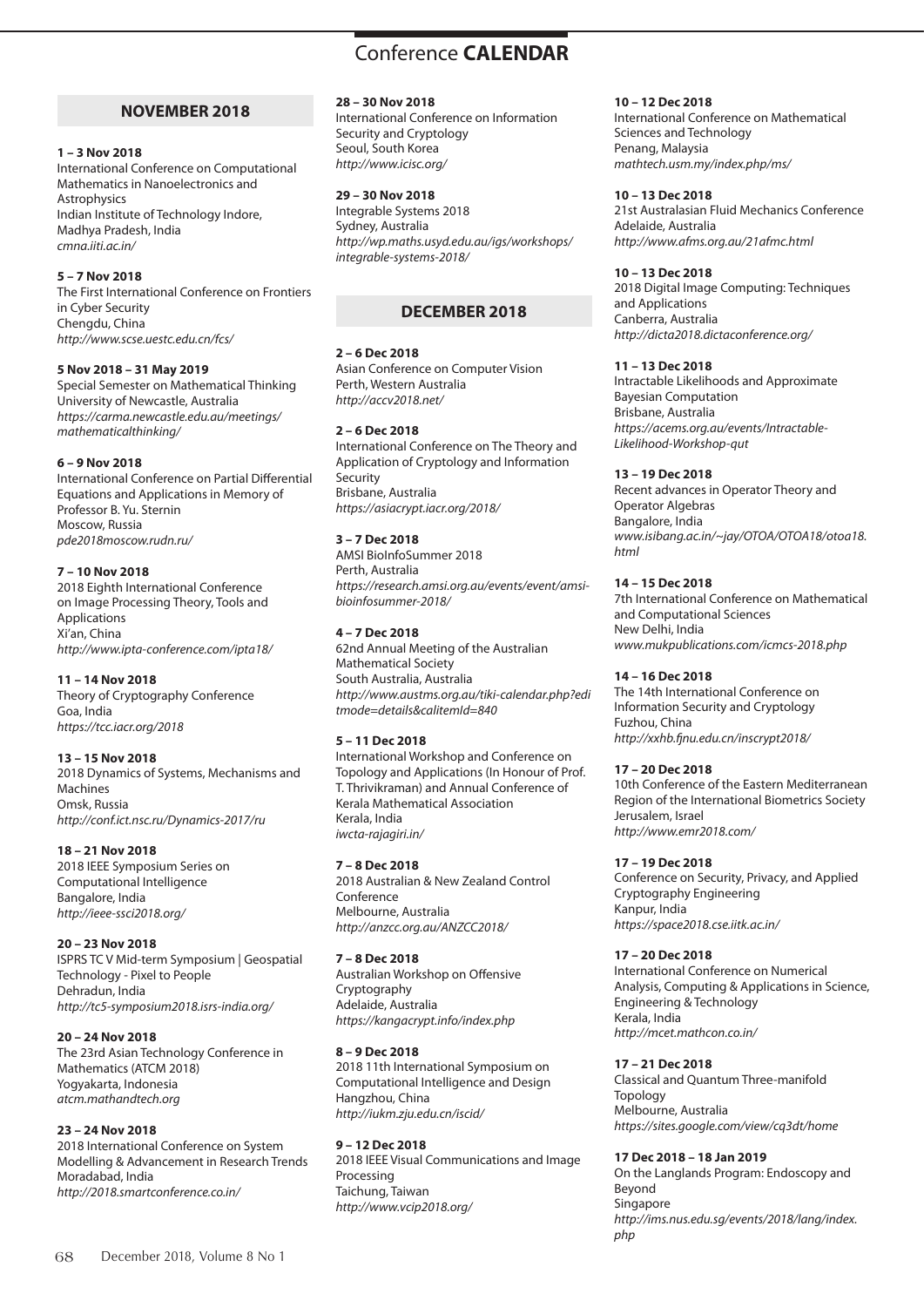# Conference **CALENDAR** Conference **CALENDAR**

## **27 – 30 Dec 2018**

The Tenth International Triennial Calcutta Symposium on Probability and Statistics Kolkata, India *www.calcuttastatisticalassociation.org/ sympAnnounce.php*

# **JANUARY 2019**

#### **1 – 4 Jan 2019**

2019 China-Qatar International Workshop on Artificial Intelligence and Applications to Intelligent Manufacturing Doha, Qatar *http://aiaim2019.org/*

#### **2 – 11 Jan 2019**

Quantitative Finance Singapore *http://ims.nus.edu.sg/events/2019/qfinance/ index.php*

#### **7 – 10 Jan 2019**

RIMS Symposium — Geometry of Moduli Spaces for Low Dimensional Manifolds Kyoto, Japan *http://pc1.math.gakushuin.ac.jp/ yamada/ rims2018.program.pdf*

# **9 – 11 Jan 2019**

2019 Fifth Indian Control Conference New Delhi, India *http://icc.org.in/2019/*

#### **14 Jan 2019**

Seminar on Computational and Inverse Problems: Celebrating Bob Anderssen's 80th Birthday Canberra, Australia *https://maths.anu.edu.au/news-events/events/ joint-anucsiro-seminar-computational-andinverse-problems-celebrating-bob*

#### **14 – 18 Jan 2019**

Geometric Evolution Problems and Related **Topics** Newcastle, Australia *https://carma.newcastle.edu.au/meetings/ gepart/*

#### **15 – 17 Jan 2019**

RIMS Symposium — Inverse Problems for Partial Differential Equations and Related Areas Kyoto, Japan *http://www.kurims.kyoto-u.ac.jp/~kyodo/ workshop-en.html*

#### **21 – 23 Jan 2019**

RIMS Workshop — Recent Progress of Theory of Operator Algebras and Tensor Categories Kyoto, Japan *http://www.kurims.kyoto-u.ac.jp/~kyodo/ workshop-en.html*

#### **21 – 25 Jan 2019**

RIMS Symposium — Automorphic Forms, Automorphic Representations and Related Topics Kyoto, Japan *http://www.kurims.kyoto-u.ac.jp/~kyodo/ workshop-en.html*

# **21 – 25 Jan 2019**

Asia-Australia Algebra Conference New South Wales, Australia *http://sites.google.com/site/ asiaaustraliaalgebraconference/*

#### **24 – 25 Jan 2019**

Modern Analysis and Geometry Auckland, New Zealand *http://ctcp.massey.ac.nz/index.php?group=&pa ge=conference&menu=Conference*

#### **28 – 30 Jan 2019**

RIMS Symposium — Researches on Isometries as Preserver Problems and Related Topics Kyoto, Japan *http://www.kurims.kyoto-u.ac.jp/~kyodo/ workshop-en.html*

# **FEBRUARY 2019**

**3 – 7 Feb 2019**  ANZIAM 2019

Nelson, New Zealand *http://sms.victoria.ac.nz/Events/ANZIAM2019/ WebHome*

#### **1 – 8 Feb 2019**

Subfactors in Sydney Sydney, Australia *https://sites.google.com/site/arnaudbrothier/ subfactors-in-sydney-conference-2019?pli=1*

#### **4 – 6 Feb 2019**

RIMS Symposium — Recent Trends in Algorithms and Computation Kyoto, Japan *http://www.kurims.kyoto-u.ac.jp/~kyodo/ workshop-en.html*

#### **4 Feb – 1 Mar 2019**

Statistical Methods for Developing Personalized Mobile Health Interventions Singapore http://ims.nus.edu.sg/events/2019/stat/index. php

#### **13 – 15 Feb 2019**

RIMS Symposium — Cohomology Theory of Finite Groups and Related Topics Kyoto, Japan *http://www.kurims.kyoto-u.ac.jp/~kyodo/ workshop-en.html*

#### **13 – 15 Feb 2019**

Matrix-Analytic Methods for Stochastic Models Conference Tasmania, Australia *http://www.maths.utas.edu.au/People/oreilly/ mam/mam10.html*

# **20 – 22 Feb 2019**

RIMS Symposium—Algebraic System, Logic, Language and Related Areas in Computer Science Kyoto, Japan *http://www.kurims.kyoto-u.ac.jp/~kyodo/ workshop-en.html*

#### **20 – 22 Feb 2019**

RIMS Workshop — Reaction Diffusion Equations and Nonlinear Dispersive Equations Kyoto, Japan *http://www.kurims.kyoto-u.ac.jp/~kyodo/ workshop-en.html*

# **MARCH 2019**

#### **1 – 31 Mar 2019**

CIMPA School on Stochastic Analysis and Applications Saida, Algeria *http://www.univ-saida.dz/cimpa2019/*

#### **4 – 8 Mar 2019**

RIMS Workshop — Development of New Local Transformations in Graphs and its Applications Kyoto, Japan *http://www.kurims.kyoto-u.ac.jp/~kyodo/ workshop-en.html*

#### **6 – 8 Mar 2019**

RIMS Workshop — Maximum Likelihood and Bayesian Methods Kyoto, Japan *http://www.kurims.kyoto-u.ac.jp/~kyodo/ workshop-en.html*

#### **6 – 8 Mar 2019**

RIMS Workshop — Research on Nonlinear Problems by Ordinary Differential Equation Methods Kyoto, Japan *http://www.kurims.kyoto-u.ac.jp/~kyodo/ workshop-en.html*

#### **20 – 23 Mar 2019**

RIMS Camp-style Seminar — Mathematical Science in Numerical Modeling and Data Assimilation of Planetary Atmospheres from Earth and Mars to Venus Kyoto, Japan *http://www.kurims.kyoto-u.ac.jp/~kyodo/ workshop-en.html*

#### **26 – 29 Mar 2019**

RIMS Symposium — Maximal Regularity and Nonlinear PDE Kyoto, Japan http://www.ims.sci.waseda.ac.jp/mrnp2019/ index.html

# **APRIL 2019**

#### **7 – 10 Apr 2019**

34th International Workshop on Water Waves and Floating Bodies Newcastle, Australia *https://carma.newcastle.edu.au/meetings/ iwwwfb/*